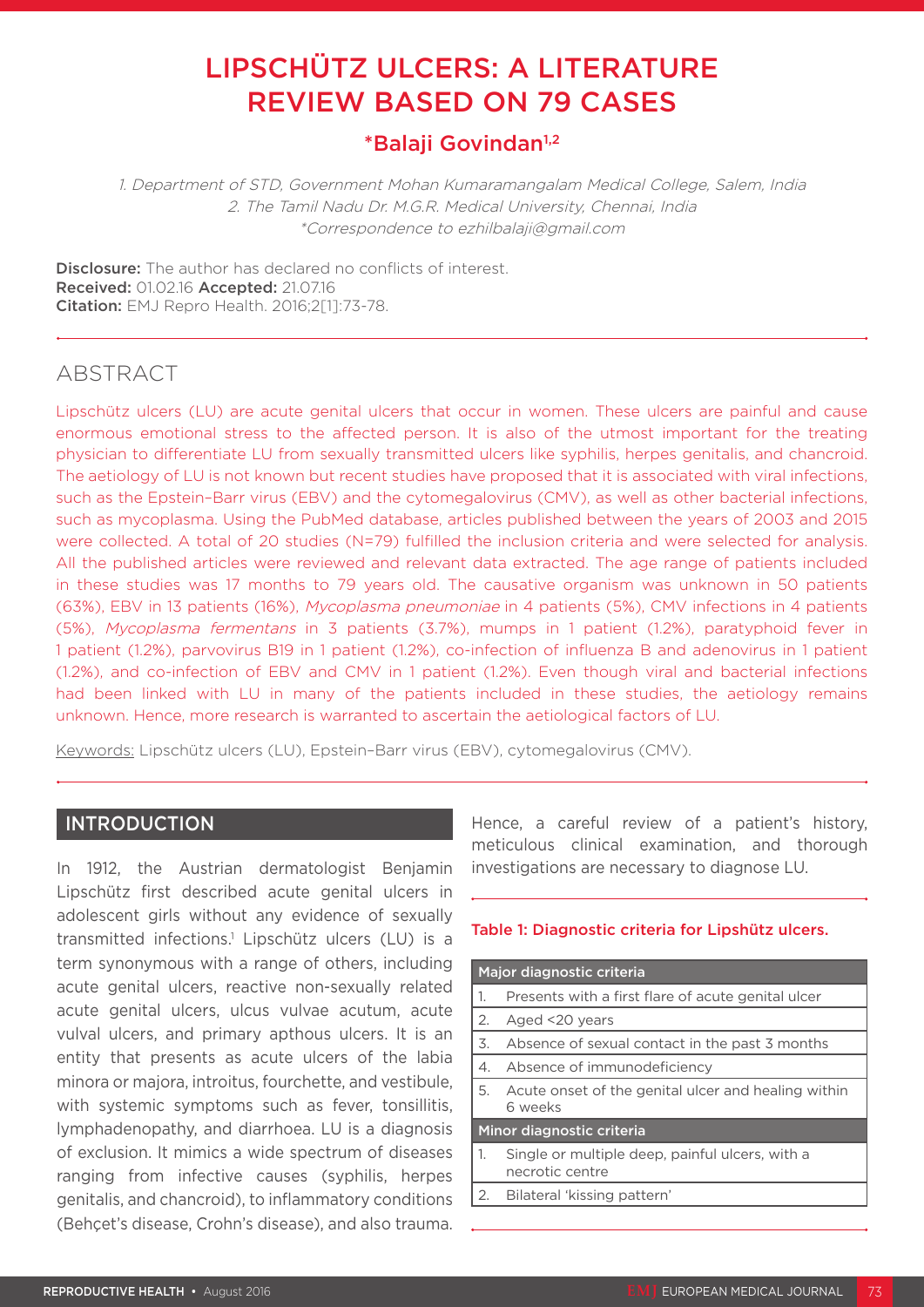#### Table 2: Synopsis of the analysed cases.

| Author and year of publication            | <b>Publication type</b>   | No. of Cases   | <b>Causes</b>                                                                                                          |
|-------------------------------------------|---------------------------|----------------|------------------------------------------------------------------------------------------------------------------------|
| García et al. <sup>2</sup> 2016           | Case report               | 1              | Unknown                                                                                                                |
| Horie <sup>31</sup> 2015                  | Case report               | 3              | Mycoplasma fermentans                                                                                                  |
| Haidari et al. <sup>32</sup> 2015         | Case report               | 1              | Influenza B, adenovirus                                                                                                |
| Barrett et al. <sup>14</sup> 2015         | Case series               | 7              | EBV                                                                                                                    |
| Vieira-Baptista et al. <sup>8</sup> 2016  | Retrospective<br>analysis | 33             | CMV (3 patients), Mycoplasma pneumoniae<br>(3 patients), EBV (2 patients),<br>PVB19 (1 patient), unknown (24 patients) |
| Delgado-García et al. <sup>33</sup> 2014  | Case report               | $\mathbf{1}$   | Unknown                                                                                                                |
| Kinyó et al. <sup>20</sup> 2014           | Case report               | $\mathbf{2}$   | Unknown                                                                                                                |
| Ozuguz et al. <sup>14</sup> 2013          | Case report               | 1              | EBV, CMV                                                                                                               |
| Archel et al. <sup>6</sup> 2013           | Case report               | 1              | EBV                                                                                                                    |
| Brinca et al. <sup>11</sup> 2012          | Case report               | 1              | Unknown                                                                                                                |
| Truchuelo et al. <sup>34</sup> 2012       | Case report               | 2              | Unknown                                                                                                                |
| Rosman et al. <sup>35</sup> 2012          | Case series               | 12             | Unknown (11 patients), Mycoplasma<br>pneumoniae, (1 patient)                                                           |
| Sárdy et al. <sup>13</sup> 2011           | Case report               | 1              | EBV                                                                                                                    |
| Chanal et al. <sup>9</sup> 2010           | Case report               | 1              | <b>Mumps</b>                                                                                                           |
| Alés-Fernández et al. <sup>7</sup> 2010   | Case report               | 3              | Unknown                                                                                                                |
| Martín et al. <sup>10</sup> 2008          | Case report               | $\mathbf{1}$   | <b>CMV</b>                                                                                                             |
| Hernández-Núñez et al. <sup>25</sup> 2008 | Case series               | $\overline{4}$ | Unknown                                                                                                                |
| Bhat RM, Furtado S <sup>16</sup> 2007     | Case report               | $\mathbf{1}$   | Unknown                                                                                                                |
| Halvorsen et al. <sup>12</sup> 2006       | Case report               | $\overline{2}$ | EBV                                                                                                                    |
| Pelletier et al. <sup>36</sup> 2003       | Case report               | 1              | Paratyphoid                                                                                                            |

## EBV: Epstein–Barr virus; PVB19: parvovirus B19; CMV: cytomegalovirus.

After ruling out sexually transmitted infections, inflammatory conditions, and systemic illness, the diagnosis of LU is established by five major and one of two minor criteria,<sup>2</sup> as shown in Table 1. Almost all of the published literature on LU is restricted to case reports and case series. $3$ The aetiology of this disease remained obscure until the 1960s, when the first cues revealed the involvement of viruses or bacteria. Earlier, Lipschütz assumed that LU was caused by auto-inoculation with Döderlein's bacillus,<sup>4</sup> but studies have since revealed that LU is associated with viruses such as Epstein–Barr virus (EBV), cytomegalovirus (CMV), and mumps, as well as bacteria such as *salmonella*, *Mycoplasma pneumoniae*, and *Mycoplasma fermentans*. Not only do infections cause LU, it can also be caused by drugs, albeit rarely.<sup>5</sup> This review of the published literature was conducted to discover the different organisms associated with LU.

## **METHODS**

## Search Strategy

A review of the literature was carried out using the PubMed database to collect all articles published about LU between the years of 2003 and 2015. 'Acute genital ulcers', 'Lipschütz ulcers', and 'non-sexually acquired genital ulcers', were the search keywords used to find the relevant articles (including case reports and series, reviews, and letters to the editor) about LU. Articles published in English which pertained to LU were included in the review.

#### Data Extraction

Studies were selected based on their titles and abstracts. Complete articles were retrieved for detailed analysis. Studies included were individually reviewed to identify data related to age, sexual history, clinical features, histopathology, and other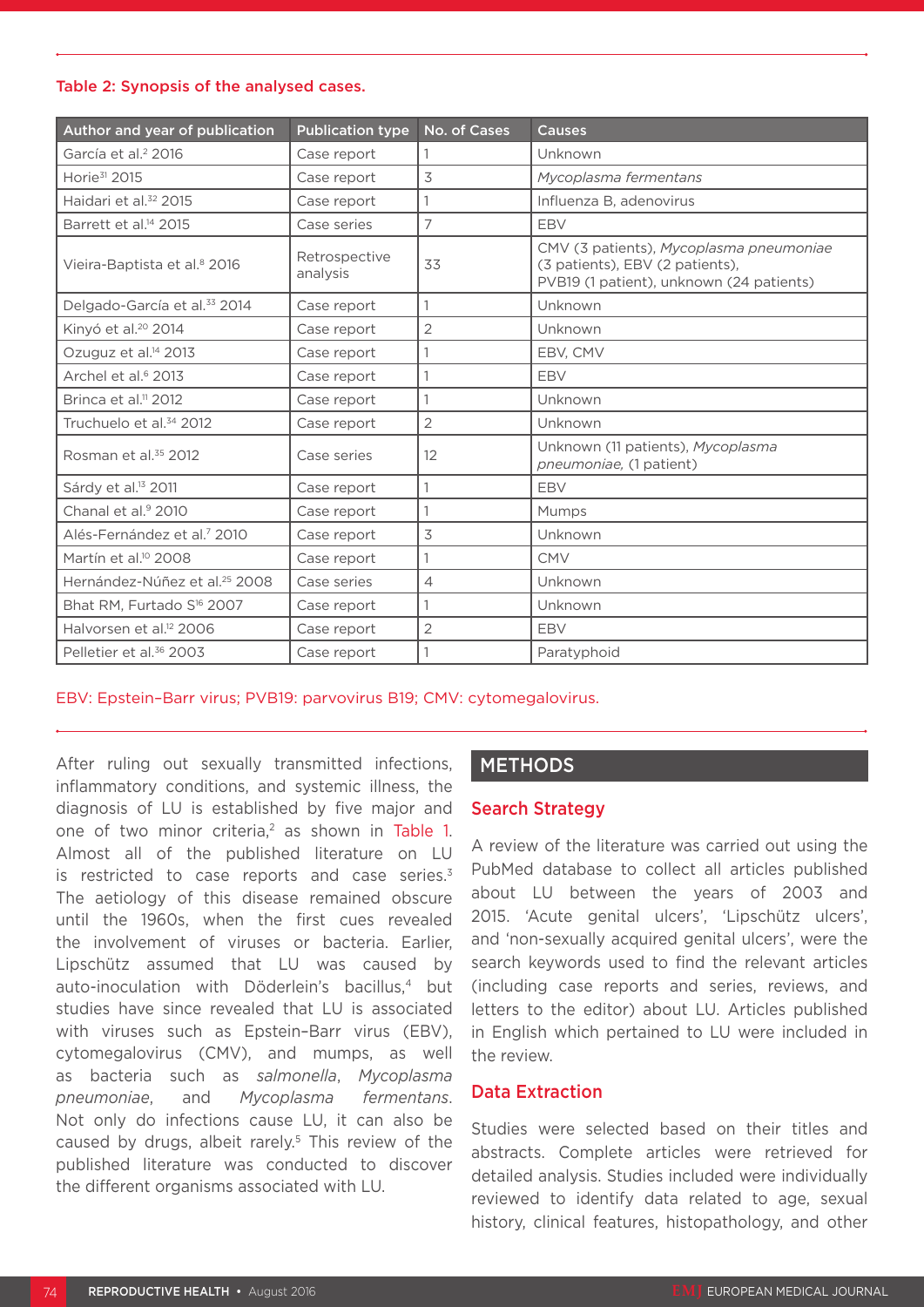relevant investigations, as well as treatment and the associated organisms.

## RESULTS

Articles published in English between 2003 and 2015 were selected for the review resulting in 20 studies involving 79 cases. A synopsis of the studies included in the review are described in Table 2.

The reporting of various aspects of the cases was inconsistent in a few of the studies. For example, the demographic aspects, serology, polymerase chain reaction, blood count, and histopathological evaluation was not described in all cases.

The age of the patients was either in the second or third decade except in cases reported in the Archel et al.<sup>6</sup> study (17 months), the Alés-Fernández et al.<sup>7</sup> study (2 months), and in the Vieira-Baptista et al.<sup>8</sup> study (79 years). None of the patients had provided their sexual history prior to the onset of genital ulcers except for the patients in the studies by Chanal et al.,<sup>9</sup> Martín et al.,<sup>10</sup> Brinca et al.,<sup>11</sup> and Halvorsen et al.<sup>12</sup> No patient history suggestive of trauma or child sexual abuse was identified.

## Clinical Manifestations

More than 90% of the patients had multiple ulcers on the labium majora and minora. One patient had ulcers involving the perineum.12 Tonsillitis was the most common association found in patients.<sup>6.10,12,13</sup> Morbilliform rash was another associated finding, as specified by Halvorsen et al.<sup>12</sup> and bilateral parotitis was reported by Chanal et al.<sup>9</sup> in their patient. Hepatomegaly and polyarthralgia was reported in one patient by Sárdy et al.<sup>13</sup> while García et al.<sup>2</sup> outlined the presence of limb haematomas in their study.

## Histopathological Evaluation

Skin biopsy is not recommended as a first-line investigation because in most of the patients it revealed non-specific mixed inflammatory infiltrate in dermis. However, a skin biopsy of the patients involved in the Sárdy et al.<sup>13</sup> study revealed neutrophilic predominant infiltrate,13 in the Halvorsen et al.12 study it revealed a leukocytoclastic vasculitic picture, and in the Barrett et al.<sup>14</sup> study it revealed a lymphocytic arteritis picture.

## **Serology**

Testing for HIV, syphilis, herpes simplex virus (HSV), hepatitis B, and hepatitis C was negative in all of the patients. Specific serology in certain cases was carried out to identify EBV, CMV, mumps, mycoplasma, influenza B, parvovirus B19 (PVB19), and paratyphoid. The results revealed the association of the following organisms in the patients: EBV in 13 patients (16%), CMV in 4 (5%), *M. pneumoniae* in 4 (5%), *M. fermentans* in 3 (3.7%), mumps in 1 (1.2%), PVB19 in 1 (1.2%), paratyphoid in 1 (1.2%), co-infection of influenza B and adenovirus in 1 (1.2%), co-infection of EBV and CMV in 1 (1.2%), and the aetiology could not be confirmed in 50 patients (63%). Further studies are needed to elucidate these associations.

## **Treatment**

Since LU are reactive ulcers, specific aetiological treatment is unnecessary. LU are self-limiting and generally recover spontaneously. Hence, patients in the studies were treated symptomatically with analgesics, topical steroids, and antibiotics. Daily treatment with topical steroids has been shown to heal the ulcer within a 2-week period. Patients in the Chanal et al. $9$  and Ozuguz et al. $15$  studies experienced a complete recovery without any treatment. Only patients in the Bhat and Furtado<sup>16</sup> and Sárdy et al.<sup>13</sup> studies were treated with systemic steroids. None of the patients had relapses at a 3-year follow-up, except for one patient reported by Healy and Thornhill<sup>5</sup> and another by Martín et al.<sup>10</sup>

## **DISCUSSION**

This review describes and analyses the clinical presentations and the aetiological agents associated with LU for 79 reported patients from 2003–2015.

LU, or non-sexually related acute genital ulcerative disease, occurs in women. It is characterised by a rapid onset of ulcers on the labia minora or majora, introitus, or fourchette; usually multiple, and it can be associated with fever and inguinal painful lymphadenopathy. Generally, the natural course is benign, with spontaneous regression within a few weeks. The exact incidence of LU is unknown and the average age reported in a large series of patients by Farhi et al.<sup>17</sup> was 16.6 years.

The pathogenesis of LU still remains an enigma. It could develop from a haematogenous spread or autoinoculation, although one hypothesis suggests that it could arise from a hypersensitivity reaction to a viral or bacterial infection, leading to the deposition of immune complexes in the dermal vessels, which in turn activates the complement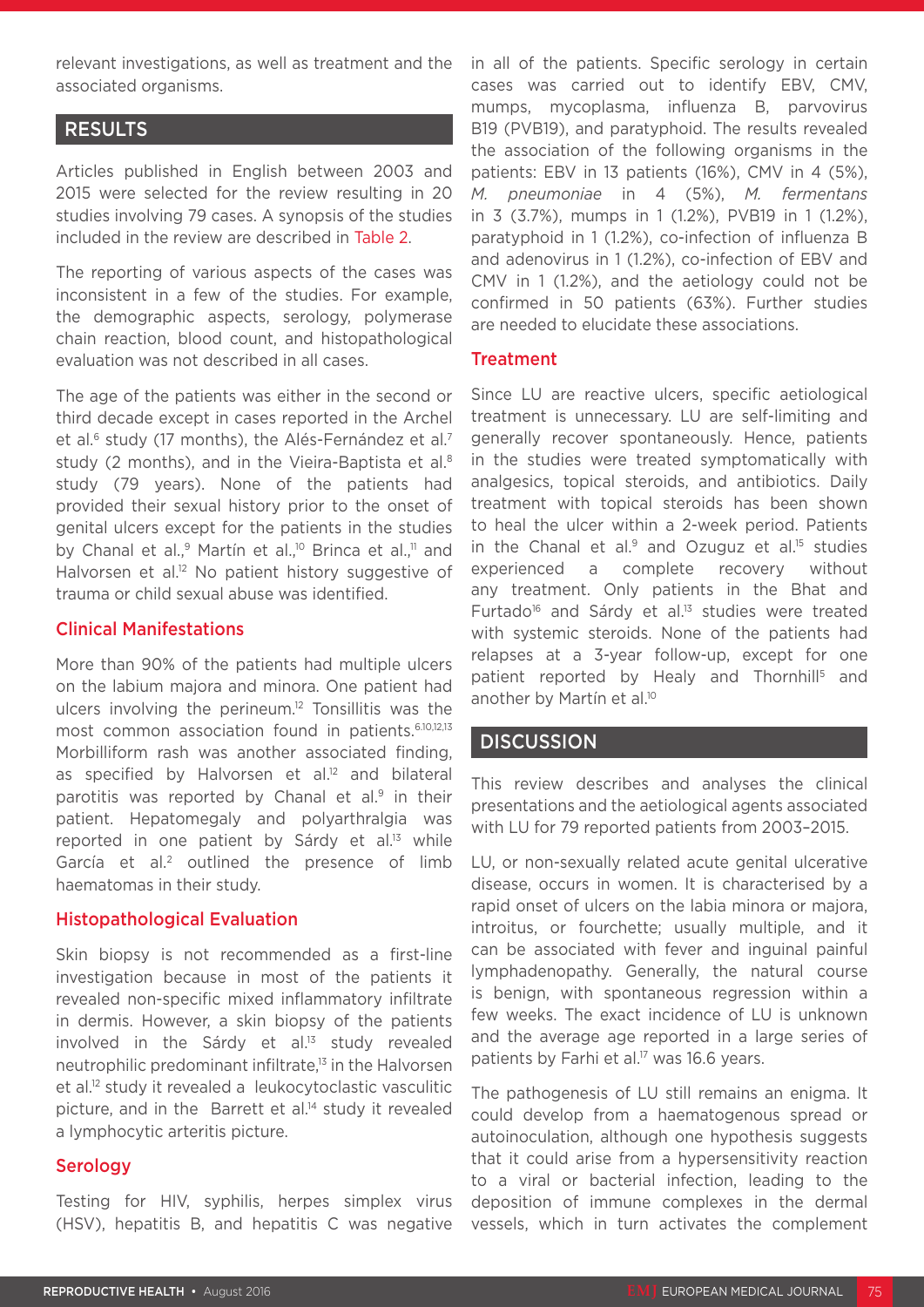system, resulting in microthrombi formation and subsequent tissue necrosis.<sup>18,19</sup>

Although the cause for LU has previously remained unknown, recent studies have revealed its link to an infective aetiology; mainly viral and bacterial. This review has affirmed the following organisms associated with LU: EBV, CMV, *M. pneumoniae*, *M. fermentans*, mumps, PVB19, paratyphoid, co-infection of influenza B and adenovirus, and co-infection of EBV and CMV. The unconfirmed aetiology in 50 of the patients remains unknown.

In EBV infections, apart from the pathomechanism mentioned above, ulcers could also be due to cytolysis as seen in herpes simplex infections.20 Kinyó et al.<sup>21</sup> have stressed the role of local immunoglobulin (Ig)A in the development of LU in his patients who had a partial IgA deficiency. The pathogenesis of LU due to other organisms like CMV, *M. pneumoniae*, *M. fermentans*, mumps, and paratyphoid is not yet elucidated.

LU can have flu-like symptoms, such as malaise, fever, myalgia, tonsillitis, and lymphadenopathy; with single or multiple deep and painful ulcers on the vulva, and with or without oedema of the labium majora and minora.<sup>22</sup> LU may present with different morphological patterns; pseudovesicles, herpetiform ulceration, or ulcers with eschar.<sup>3</sup> Very rarely, patients have skin nodules similar to erythema nodosum, and experience morbilliform rashes in the trunk.<sup>17,23</sup> Apart from its classical clinical presentation, Török et al.<sup>24</sup> described three forms of LU:

- **Gangrenous**
- Chronic
- Military

LU has to be differentiated from other causes of genital ulcers such as HSV infection, genital aphthosis, and Behçet's disease (Table 3).

One has to be non-judgmental in their approach to patient care with acute genital ulcers. The clinical work-up starts with a sensitive sexual history, directed towards sexual activity and potential sexual abuse. Emphasis has to be given to the examination of ocular, neurologic, gastrointestinal, and genitourinary systems to rule out systemic disease such as Behçet's disease, cyclical neutropenia, and Crohn's disease. A complete oral and skin examination is always mandatory. Due to patient discomfort, speculum examination is not routinely performed.25 Biopsy in most of the LU

patients included in the review showed non-specific mixed inflammatory infiltrate in dermis, except for patients in the Barret et al.<sup>14</sup> and Halvorsen et al.<sup>12</sup> studies which revealed lymphocytic arteritis and a leukocytoclastic vasculitis picture, respectively. Hence, histopathology has limited diagnostic value in patients with LU.<sup>26</sup> The following laboratory investigations have been suggested for the evaluation of acute genital ulcers:

- A complete blood count to rule out anaemia, thrombocytopenia, and neutropenia
- The serum levels of iron, folate, and vitamin B12 measured
- A Gram stain to exclude chancroid;
- Polymerase chain reaction or culture to identify HSV
- Specific serology directed towards EBV, CMV, syphilis, and HIV
- Culture for *Lymphogranuloma venereum*
- A skin biopsy from the ulcer edge is advised for ulcers lasting for more than 3 or 4 weeks.<sup>3</sup>

Thus, diagnosis of LU is made only after excluding the other causes of vulvar ulcers: venereal and non-venereal infections, inflammatory diseases like Behçet's disease, and trauma.

The main aims of treatment are pain relief and ulcer healing. LU is a self-limiting condition, however treatment with a brief course of systemic corticosteroids (0.5 mg/kg of prednisolone for 1-2 weeks) may help to heal the ulcers.<sup>27,28</sup> Generally it is thought that antiviral drugs have no role in the management of LU.<sup>29</sup> However, Bhat and Furtado<sup>16</sup> reported a rapid improvement in symptoms following treatment with Azithromycin 500 mg and intramuscular betamethasone 8 mg both once daily for 3 days, metronidazole 400 mg three times daily for 5 days, followed by dapsone 8 mg once daily.

## Table 3: Other causes to be ruled out before diagnosing Lipshütz ulcers.

| <b>Sexually</b><br>transmitted<br><b>infections</b> | Herpes simplex virus,<br>syphilis, Lymphogranuloma<br>venereum, Chancroid, HIV                    |
|-----------------------------------------------------|---------------------------------------------------------------------------------------------------|
| Non-sexually<br>transmitted<br><b>infections</b>    | Epstein-Barr virus, cytomegalovirus,<br>influenza B, paratyphoid                                  |
| <b>Systemic illness</b>                             | Behcet's disease,<br>Crohn's disease, cyclic neutropenia,<br>iron, folate, vitamin B12 deficiency |
| Druas                                               | Non-steroidal anti-inflammatory                                                                   |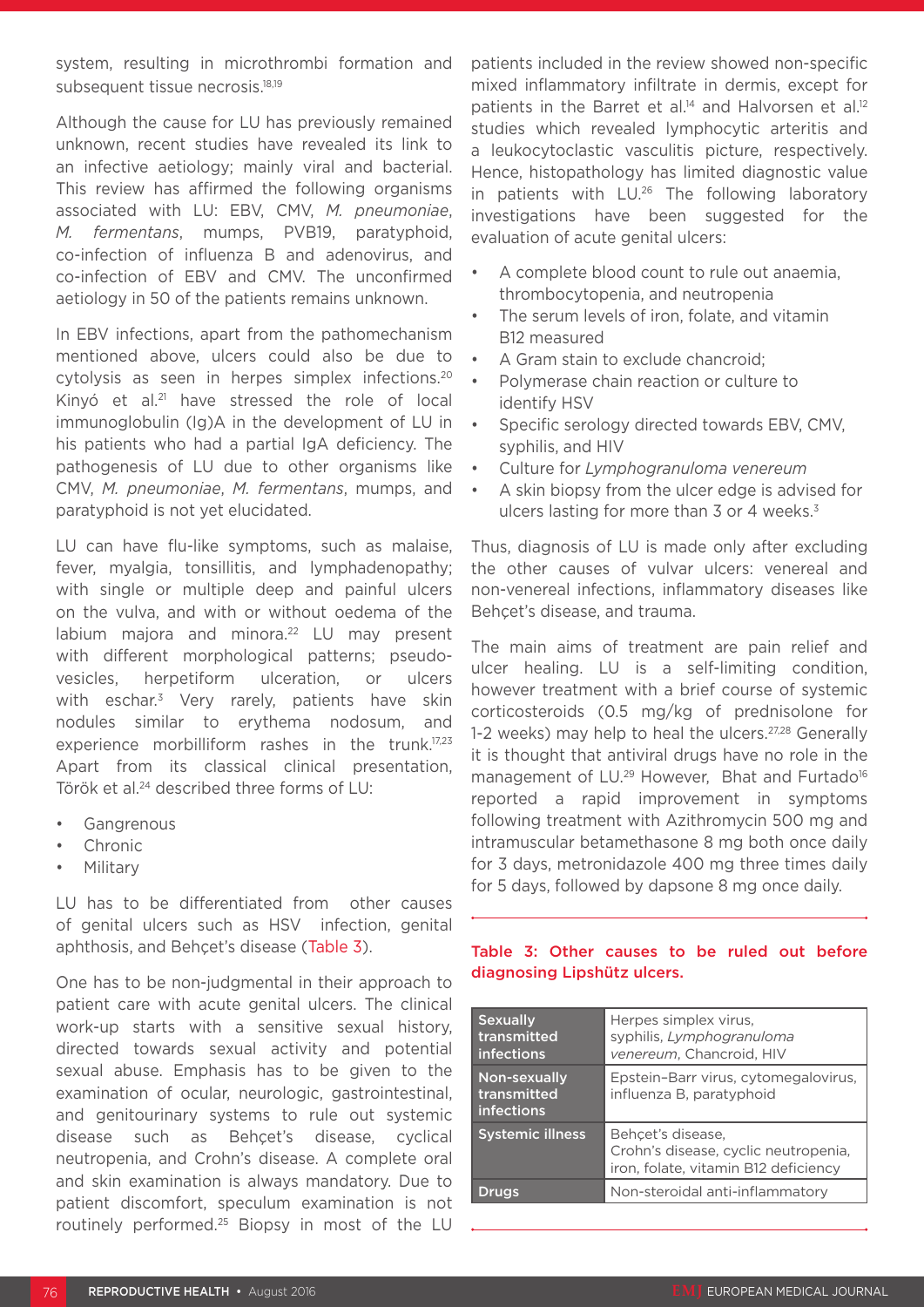Patients with LU require weekly follow-up until the ulcers have healed. The mean time for ulcer healing is reported as being between 16 and 21 days.3-5 Once the ulcer has healed, yearly followup is needed to rule out progression to systemic diseases like inflammatory bowel disease or Behçet's disease. In two case series by Farhi et al.<sup>17</sup> and Huppert et al., $23$  6% of the patients were eventually diagnosed with Behçet's disease. Recently, Carmine et al.<sup>30</sup> reported the recurrence of LU, twice within a 6-month period, in a 23-year-old woman.

A limitation of this study is its inclusion of published articles exclusively from the PubMed database, leading to a small sample size; therefore, a few other organisms associated with LU could have been missed. Other limitations include the fact that the majority of relevant PubMed studies that were searched for were carried out between the years of 2003 and 2015 which is why this date range was chosen for this review. This shorter date range could have resulted in a narrower breadth of experience. Also, as many of the reviewed papers did not record whether a scar was left from LU, conclusions cannot be drawn on the long-term cosmetic effects of the condition such as scarring. Lastly, there is no recurrence of LU in the majority of studies as they assessed their patient on only one occasion and did not revisit at a later date. Therefore, assumptions cannot be made about the recurrence of LU using this information.

## **CONCLUSION**

LU, in spite of their characteristic symptoms, are often misdiagnosed. The diagnosis is made by exclusion after ruling out sexually transmitted infections, autoimmune diseases, trauma, and other causes of genital ulcerations. LU is painful and troublesome to the affected patient and mystifying to the physician who treats them. It is vital for practicing dermatologists, paediatricians, general practitioners, and gynaecologists to be aware of this rare and challenging entity. Patients and their family members should be certain that:

- LU are not sexually transmitted
- Ulcers are self-limiting and heal spontaneously

More studies are required to determine the organisms associated with LU and the relevant guidelines to confirm a diagnosis.

## REFERENCES

1. Lipschütz B. [Through a strange Geschwürsform of the female genitalia (ulcer Vulvae Acutum)]. Arch Dermatol Syphilis (Berlin). 1912;114(1):363-95.

2. García JG et al. Lipschütz ulcer: A cause of misdiagnosis when suspecting child abuse. Am J Emerg Med. 2016;33(7): 1326.e1-1326.e2.

3. Huppert JS. Lipschutz ulcers: evaluation and management of acute genital ulcers in women. Dermatol Ther. 2010;23(5): 533-40.

4. Berlin C. The pathogenesis of the socalled ulcus vulvae acutum. Acta Derm Venereol. 1965;45(3):221-2.

5. Healy CM, Thornhill MH. An association between recurrent oro-genital ulceration and non-steroidal anti-inflammatory drugs. J Oral Pathol Med. 1995;24(1):46-8.

6. Archel EB et al. Lipschütz ulcer in a 17-month-old girl: a rare manifestation of Epstein–Barr primoinfection. Eur J Pediatr. 2013;172(8):1121-3.

7. Alés-Fernández M et al. Three cases of Lipschutzü vulval ulceration. Int J STD AIDS. 2010;21(5):375-6.

8. Vieira-Baptista P et al. Lipschutz ulcers: should we rethink this? An analysis of 33 cases. Eur J Obstet Gynecol. 2016;198: 149-52.

9. Chanal J et al. Lipschütz genital ulceration associated with mumps. Dermatol. 2010;221(4):292-5.

10. Martín JM et al. Lipschutz acute vulval ulcers associated with primary cytomegalovirus infection. Pediatr Dermatol. 2008;25(1):113-5.

11. Brinca A et al. Lipschütz ulcer (ulcus vulvae acutum) - a rare cause of genital lesion. An Bras Dermatol. 2012;87(4): 622-4.

12. Halvorsen JA et al. Genital ulcers as initial manifestation of Epstein-Barr virus infection: two new cases and a review of the literature. Acta Derm Venereol. 2006; 86(5):439-42.

13. Sárdy M et al. Genital Ulcers Associated with Epstein-Barr Virus Infection (Ulcus Vulvae Acutum). Acta Derm Venereol. 2011; 91(1):55-59.

14. Barrett MM et al. Lymphocytic Arteritis in Epstein-Barr Virus Vulvar Ulceration (Lipschütz Disease): A Report of 7 Cases. Am J Dermatopathol. 2015;37(9):691-8.

15. Ozuguz P et al. Lipschutz ulcer associated with mixed EBV/CMV infection in a 16-year-old girl. Eur J Pediat Dermatol. 2013;23(3):145-8.

16. Bhat RM, Furtado S. Lipschutz ulcer. Indian J Sex Transm Dis. 2007;28(2):106-7. 17. Farhi D et al. Non-sexually related acute genital ulcers in 13 pubertal girls: a clinical and microbiological study. Arch Dermatol. 2009;145(1):38-45.

18. Leigh R, Nyirjesy P. Genitourinary manifestations of Epstein-Barr virus infections. Curr Infect Dis Rep. 2009;11(6): 449-56.

19. Portnoy J et al. Recovery of Epstein-Barr virus from genital ulcers. N EngI JMed. 1984;311(15):966-8.

20. Sixbey JW et al. Epstein-Barr virus replication in oropharyngeal epithelial cells. N Engl J Med. 1984;310(19):1225-30.

21. Kinyó A et al. Ulcus vulvae acutum Lipschutz in two young female patients. Eur J Dermatol. 2014;24(3):361-4.

22. Zeitsch F, Geburtsh U. Gynäk. Womans Clin. 1947;128:307-26.

23. Huppert JS et al. Vulvar ulcers in young females: a manifestation of aphthosis. J Pediatr Adolesc Gynecol. 2006:19(3): 195-204.

24. Török L et al. Ulcus vulvae acutum. Cutis. 2000;65(6)387-9.

25. Hernández-Núñez A et al. Lipschutz